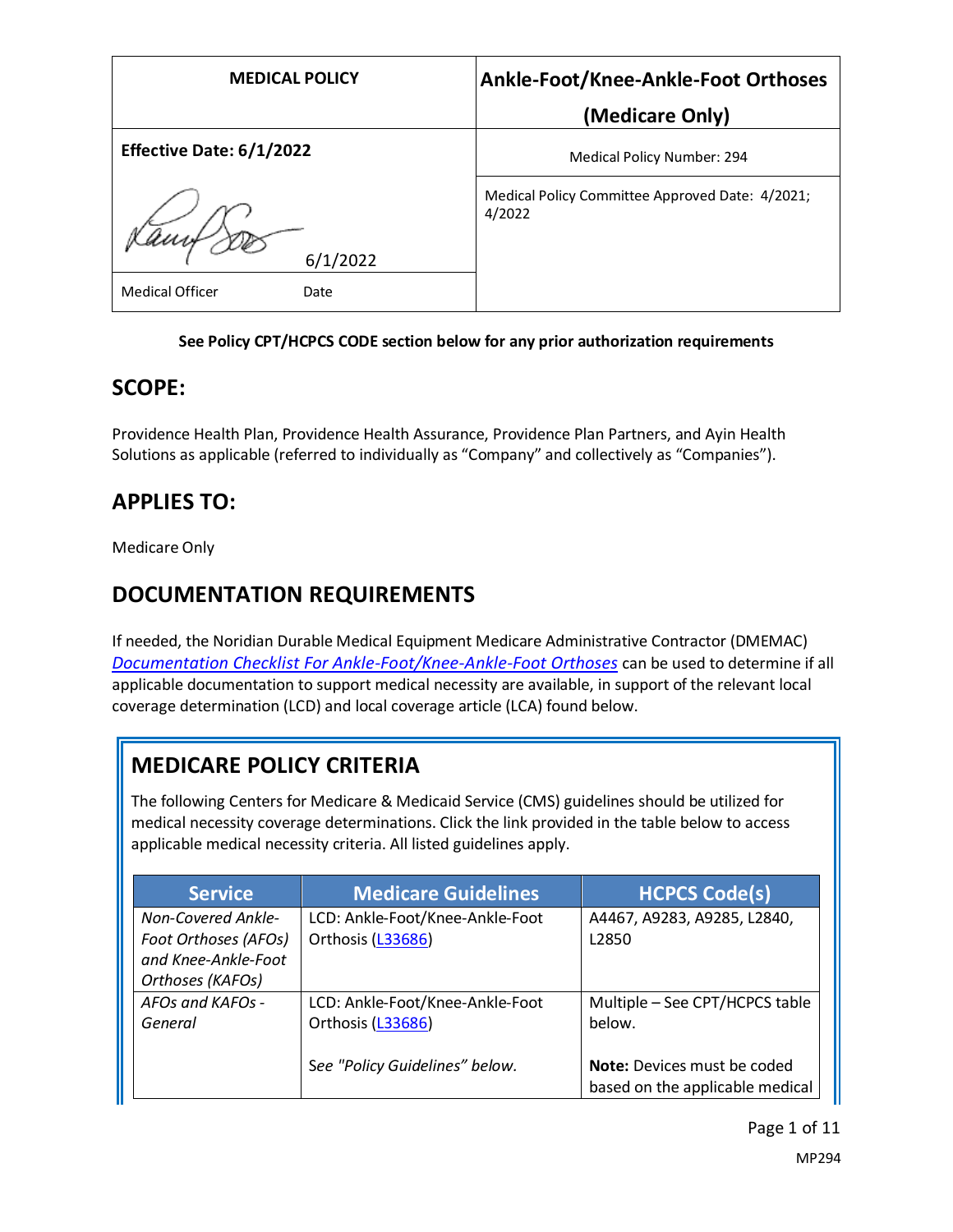|             | See the "Billing Guidelines" section for<br>information regarding prefabricated<br>(off-the-shelf) or custom-fitted items<br>vs. custom-fabricated items.                                                                                                                                                                                                                                                                                                                                                                                                                                                                                                    | condition being treated. This<br>means some devices may have<br>different coding options that<br>vary based on the specific use<br>and some AFOs and KAFOs may<br>have both covered and non-<br>covered uses. |
|-------------|--------------------------------------------------------------------------------------------------------------------------------------------------------------------------------------------------------------------------------------------------------------------------------------------------------------------------------------------------------------------------------------------------------------------------------------------------------------------------------------------------------------------------------------------------------------------------------------------------------------------------------------------------------------|---------------------------------------------------------------------------------------------------------------------------------------------------------------------------------------------------------------|
| Replacement | Medicare Benefit Policy Manual,<br>Chapter 15 - Covered Medical and<br>Other Health, Services, §110.2 -<br>Repairs, Maintenance, Replacement,<br>and Delivery, C. Replacement                                                                                                                                                                                                                                                                                                                                                                                                                                                                                | Varies                                                                                                                                                                                                        |
|             | Note: Replacement of an orthotic may<br>be considered medically necessary<br>when criteria from the above<br>Medicare reference are met.<br>1. The medical record must support<br>that the patient continues to need<br>the orthotic device and the device<br>continues to be medically<br>necessary <sup>1</sup> and<br>2. The need for replacement must be<br>due to either loss, theft, or<br>irreparable damage (e.g., a specific<br>incident or accident caused<br>damage, such as fire, flood, etc.)<br>OR irreparable wear (normal wear<br>and tear) and the reasonable<br>useful lifetime (RUL) of the original<br>orthosis is met (RUL = five years |                                                                                                                                                                                                               |
| Repair      | unless the LCD/LCA states<br>otherwise). <sup>2</sup><br>LCA: Ankle-Foot/Knee-Ankle-Foot<br>Orthoses - Policy Article (A52457)                                                                                                                                                                                                                                                                                                                                                                                                                                                                                                                               | L4205, L4210                                                                                                                                                                                                  |

## **POLICY GUIDELINES**

Medicare Coverage for Ankle-Foot Orthoses and Knee-Ankle-Foot Orthoses

"Ankle-foot orthoses (AFO) and knee-ankle foot orthoses (KAFO) are covered under the Medicare Braces Benefit (Social Security Act §1861(s)(9)). For coverage under this benefit, the orthosis must be a rigid or semi-rigid device, which is used for the purpose of supporting a weak or deformed body member or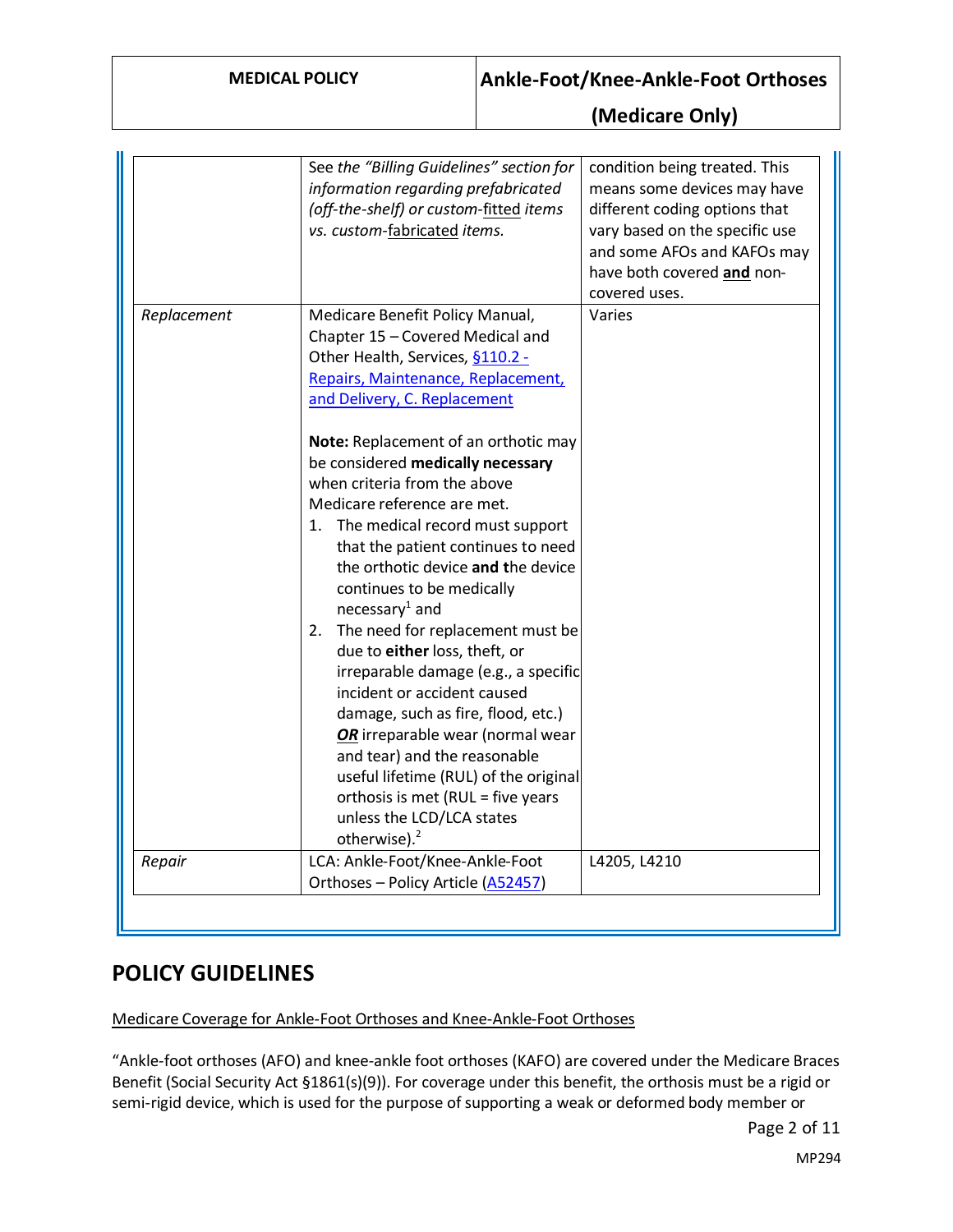restricting or eliminating motion in a diseased or injured part of the body. Items that are not sufficiently rigid to be capable of providing the necessary immobilization or support to the body part for which it is designed do not meet the statutory definition of the Braces Benefit. Items that do not meet the definition of a brace are statutorily noncovered, no benefit." *(LCA A52457)*

## **BILLING GUIDELINES**

### General

Certain AFOs and KAFOs may have both covered and non-covered uses. These items must always be coded based on the member's applicable medical condition. See the associated local coverage article (LCA) for additional billing and coding guidance:

• LCA: Ankle-Foot/Knee-Ankle-Foot Orthoses - Policy Article [\(A52457\)](https://www.cms.gov/medicare-coverage-database/details/article-details.aspx?articleid=52457)

### Appropriate Coding for Prefabricated vs. Custom Fabricated Items

A prefabricated orthosis is an orthotic manufactured in quantity without a specific individual in mind. Off-the-shelf (OTS) and custom-*fitted* (i.e., trimmed, bent, molded [with or without heat], or otherwise modified for use by a specific beneficiary) items are considered "prefabricated" braces. An orthosis which is assembled from prefabricated components is considered prefabricated. *(LCA A52457)* Items that require measuring, assembling, fitting, or adapting due to a patient's body size, weight, disability, period of need, or intended use *OR* been assembled using available customized features, modifications or components are considered to be "custom-*fitted*" items. These are **not** considered to be "custom *made*" items under Medicare.

A custom-*fabricated* or "custom *made*" orthosis is an orthotic uniquely made for a specific individual. It starts with basic materials (e.g., plastic, metal, leather, or cloth in the form of sheets, bars, etc.) and requires substantial work such as cutting, bending, molding, sewing, etc. While may also involve the incorporation of some prefabricated components, it requires **more than** trimming, bending, or making other modifications to a substantially prefabricated item. *(LCA A52457)*

In order to be considered a true "customized" or "custom made" knee orthosis, the item must meet **both** of the following requirements:<sup>3-5</sup>

- 1. Must be uniquely constructed or substantially modified for a specific beneficiary according to the description and orders of a physician (aka, one of a kind, no other individual would be able to use the item) *and*
- 2. Must be so different from another item used for the same purpose that the two items cannot be grouped together for pricing purposes.

Custom-fabricated additions are appropriate only for custom-fabricated base orthotics and should not be billed with prefabricated base orthotics. *(LCA A52457)*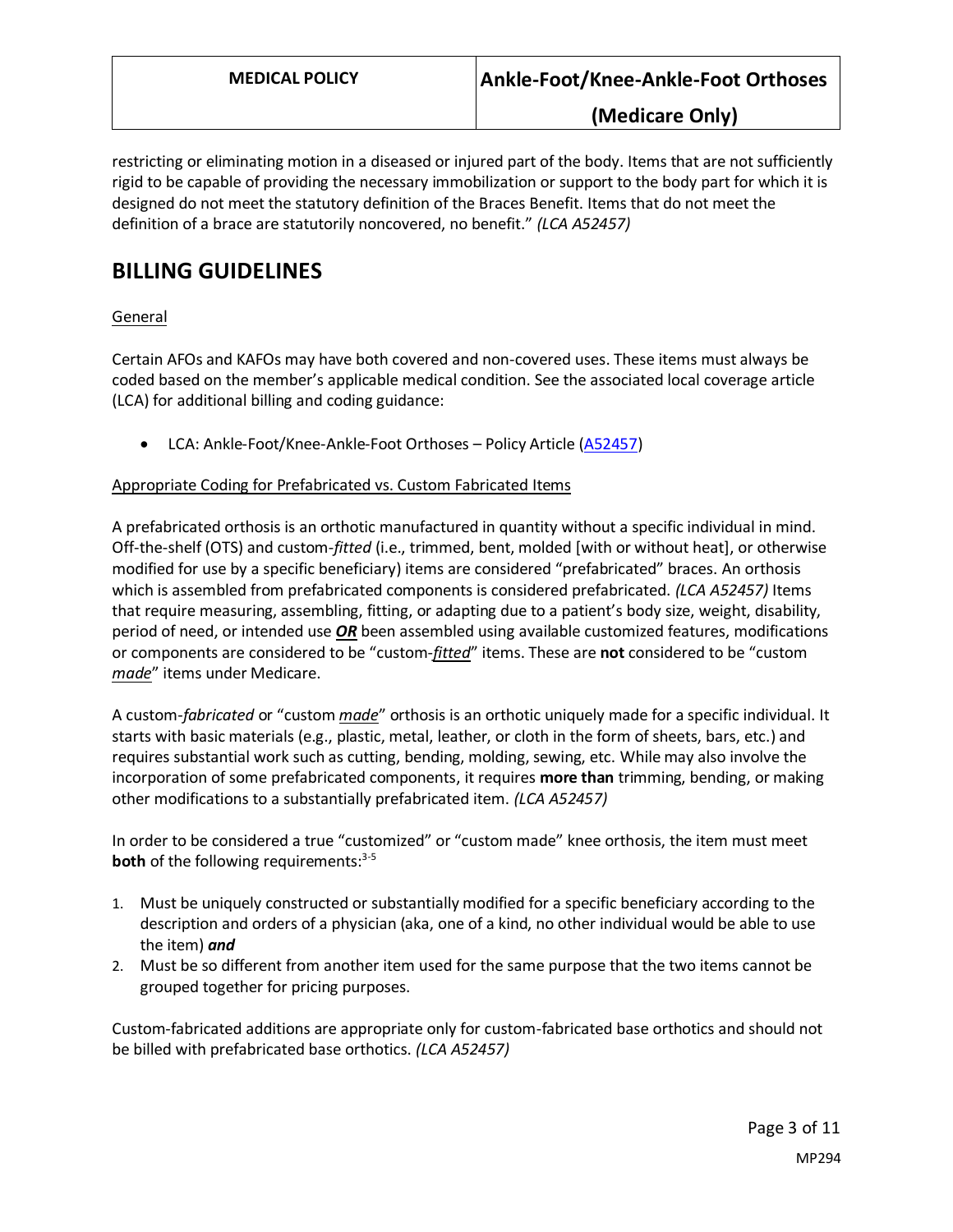#### Coding Verification Review

The only products that may be billed using HCPCS codes L2006 and L1906 are those specified in the Product Classification List (PCL) on the Pricing, Data Analysis, and Coding (PDAC) contractor Product [Classification List web site.](https://www4.palmettogba.com/pdac_dmecs/initProductClassificationResults.do) *(LCA A52457)*

#### *HCPCS Code L2006*

As of this policy update, only one (1) product is approved for reporting using HCPCS code L2006 and that is the C-Brace (Otto Bock Healthcare).

#### *HCPCS Code L1906*

As of this policy update, over 400 devices are approved to be reported using HCPCS code L1906; however, many of these same devices may also use a different HCPCS code, depending on the specific use. See the PCL website to determine which devices may be approved for this HCPCS code and under which circumstances this code is used.

#### Limited Coverage

A static/dynamic AFO (HCPCS codes L4396 and L4397) and replacement interface (HCPCS code L4392) are not covered when they are used solely for the prevention or treatment of a heel pressure ulcer because for these indications they are not used to support a weak or deformed body member or to restrict or eliminate motion in a diseased or injured part of the body (i.e., it does not meet the definition of a brace). However, these devices may be medically necessary when reported with one of the following diagnoses codes:

| M24.571 | Contracture, right ankle     |
|---------|------------------------------|
| M24.572 | Contracture, left ankle      |
| M24.574 | Contracture, right foot      |
| M24.575 | Contracture, left foot       |
| M72.2   | Plantar fascial fibromatosis |

Code L4631 describes a Charcot's restraint orthotic walker (CROW) orthosis, which is a type of custom fabricated ankle-foot orthosis. Note that HCPCS code L4631 includes all additions including straps and closures – thus, no additional codes may be billed with code L4631. This type of orthotic may be medically necessary when reported with one of the following diagnoses codes:

| A52.16  | Charcot's arthropathy (tabetic)                                                        |
|---------|----------------------------------------------------------------------------------------|
| E08.610 | Diabetes mellitus due to underlying condition with diabetic neuropathic<br>arthropathy |
| E09.610 | Drug or chemical induced diabetes mellitus with diabetic neuropathic<br>arthropathy    |
| E10.610 | Type 1 diabetes mellitus with diabetic neuropathic arthropathy                         |
| E11.610 | Type 2 diabetes mellitus with diabetic neuropathic arthropathy                         |
| M14.671 | Charcot's joint, right ankle and foot                                                  |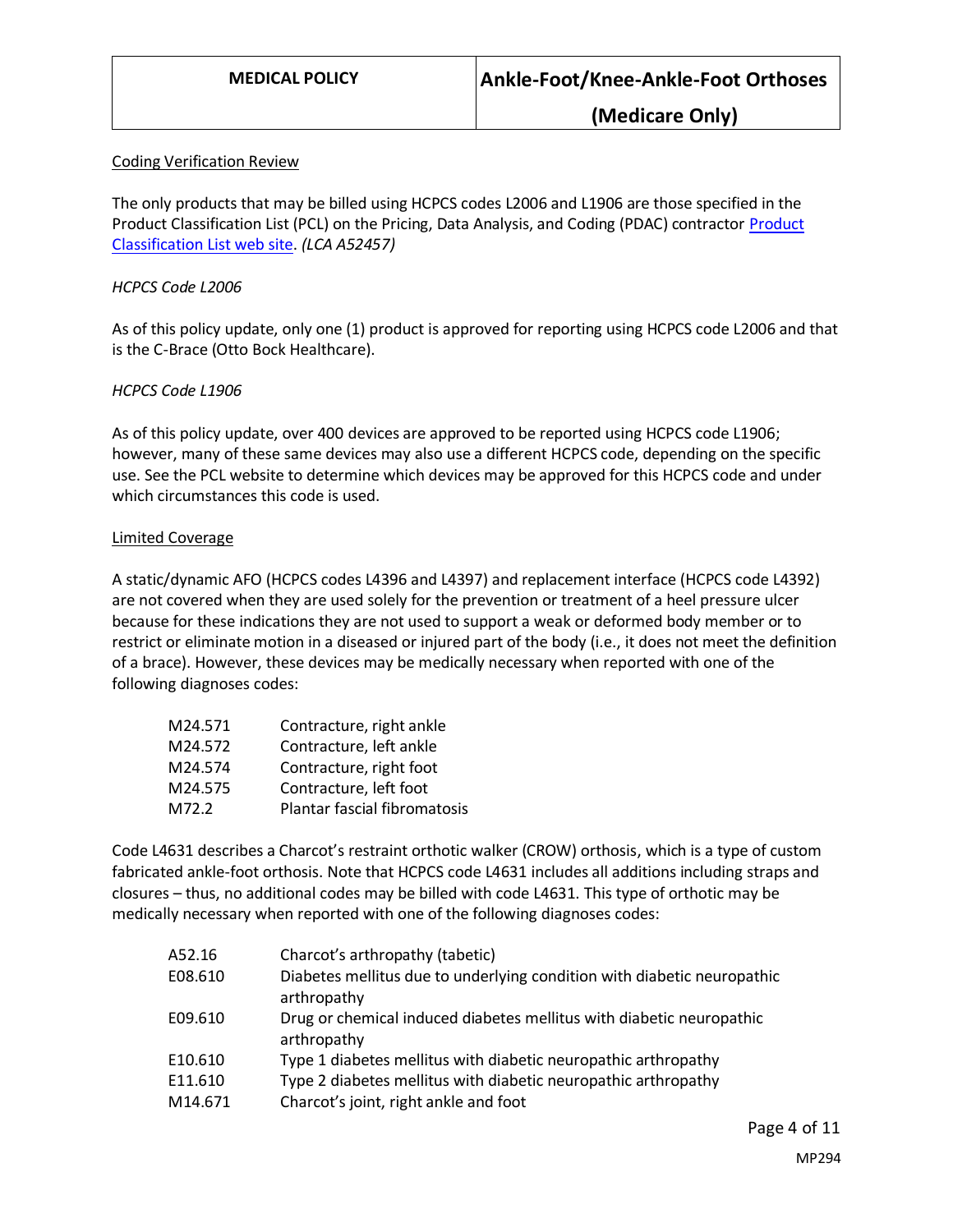### M14.672 Charcot's joint, left ankle and foot

Note that diagnosis (ICD-10) code presence alone does not assure coverage. All Medicare coverage criteria must be met for devices and equipment.

#### Replacement Items or Components

Some replacement items may be reported with a unique HCPCS codes. Replacement components which do not have a unique HCPCS code must be billed with a "not otherwise specified" code – L2999. If a specific code applies, the unique HCPCS code must be used. In these situations, a "not otherwise classified" (NOC) or "not otherwise specified" HCPCS code must **not** be used.

## **CPT/HCPCS CODES**

| <b>Medicare Only</b> |                                                                                                                                                                                                                                                                             |
|----------------------|-----------------------------------------------------------------------------------------------------------------------------------------------------------------------------------------------------------------------------------------------------------------------------|
|                      | <b>Prior Authorization Required</b>                                                                                                                                                                                                                                         |
| L2006                | Knee ankle foot device, any material, single or double upright, swing and stance phase<br>microprocessor control with adjustability, includes all components (e.g., sensors, batteries,<br>charger), any type activation, with or without ankle joint(s), custom fabricated |
|                      | No Prior Authorization Required                                                                                                                                                                                                                                             |
|                      | Note: Inclusion of a code in this section does not guarantee reimbursement or coverage. The<br>following codes do not require routine review for medical necessity, but they may be subject to<br>audit or benefit denial.                                                  |
| L1900                | Ankle foot orthosis, spring wire, dorsiflexion assist calf band, custom fabricated                                                                                                                                                                                          |
| L1902                | Ankle orthosis, ankle gauntlet or similar, with or without joints, prefabricated, off-the-shelf                                                                                                                                                                             |
| L1904                | Ankle orthosis, ankle gauntlet or similar, with or without joints, custom fabricated                                                                                                                                                                                        |
| L1906                | Ankle foot orthosis, multiligamentous ankle support, prefabricated, off-the-shelf                                                                                                                                                                                           |
| L1907                | Ankle orthosis, supramalleolar with straps, with or without interface/pads, custom<br>fabricated                                                                                                                                                                            |
| L1910                | Ankle foot orthosis, posterior, single bar, clasp attachment to shoe counter, prefabricated,<br>includes fitting and adjustment                                                                                                                                             |
| L1920                | Ankle foot orthosis, single upright with static or adjustable stop (phelps or 5erlstein type),<br>custom fabricated                                                                                                                                                         |
| L1930                | Ankle foot orthosis, plastic or other material, prefabricated, includes fitting and adjustment                                                                                                                                                                              |
| L1932                | AFO, rigid anterior tibial section, total carbon fiber or equal material, prefabricated,<br>includes fitting and adjustment                                                                                                                                                 |
| L1940                | Ankle foot orthosis, plastic or other material, custom fabricated                                                                                                                                                                                                           |
| L1945                | Ankle foot orthosis, plastic, rigid anterior tibial section (floor reaction), custom fabricated                                                                                                                                                                             |
| L1950                | Ankle foot orthosis, spiral, (institute of rehabilitative medicine type), plastic, custom<br>fabricated                                                                                                                                                                     |
| L1951                | Ankle foot orthosis, spiral, (institute of rehabilitative medicine type), plastic or other                                                                                                                                                                                  |
|                      | material, prefabricated, includes fitting and adjustment                                                                                                                                                                                                                    |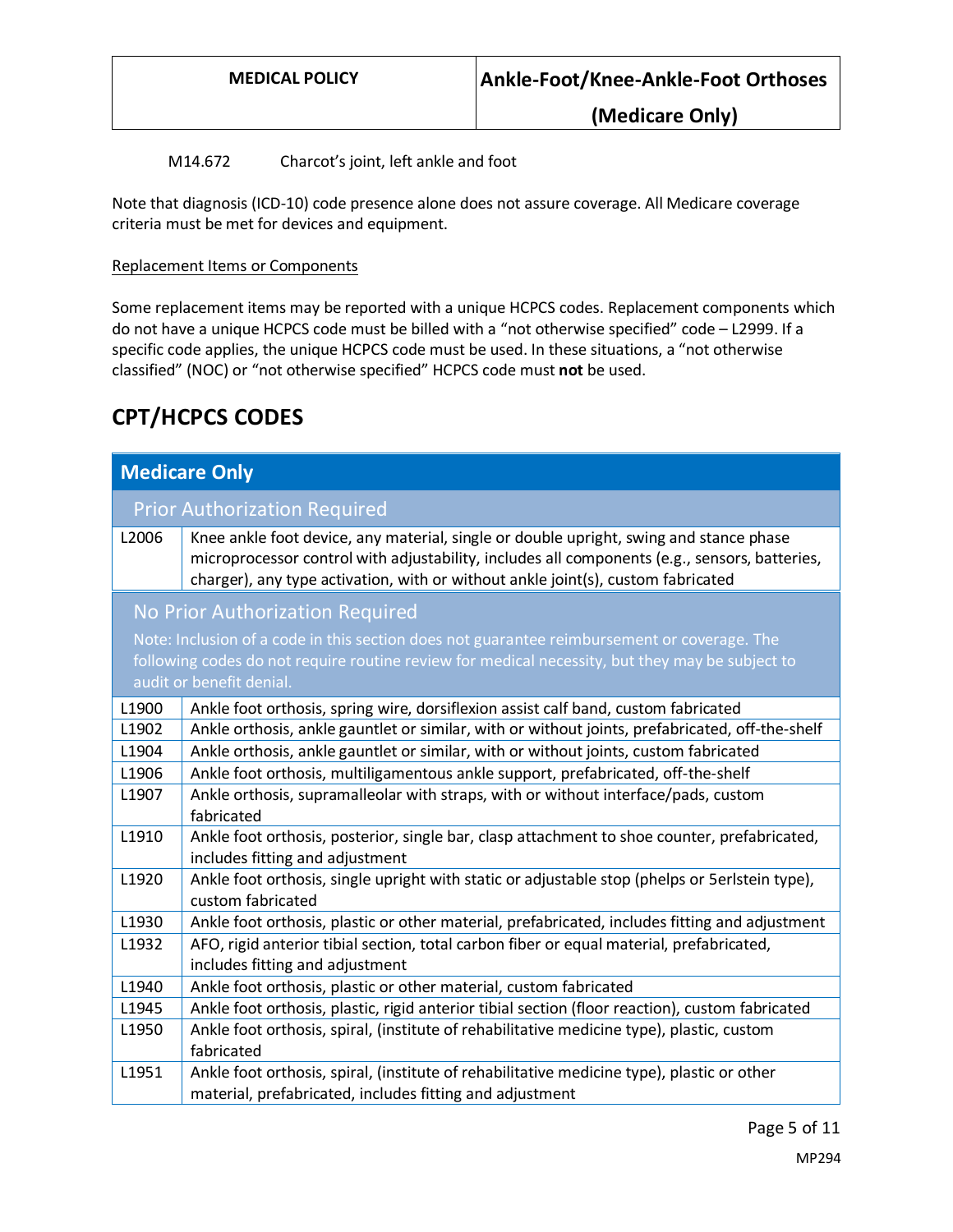| No Prior Authorization Required |                                                                                                                                                                      |
|---------------------------------|----------------------------------------------------------------------------------------------------------------------------------------------------------------------|
|                                 | Note: Inclusion of a code in this section does not guarantee reimbursement or coverage. The                                                                          |
|                                 | following codes do not require routine review for medical necessity, but they may be subject to                                                                      |
|                                 | audit or benefit denial.                                                                                                                                             |
| L1960                           | Ankle foot orthosis, posterior solid ankle, plastic, custom fabricated                                                                                               |
| L1970                           | Ankle foot orthosis, plastic with ankle joint, custom fabricated                                                                                                     |
| L1971                           | Ankle foot orthosis, plastic or other material with ankle joint, prefabricated, includes fitting                                                                     |
|                                 | and adjustment                                                                                                                                                       |
| L1980                           | Ankle foot orthosis, single upright free plantar dorsiflexion, solid stirrup, calf band/cuff                                                                         |
|                                 | (single bar 'bk' orthosis), custom fabricated                                                                                                                        |
| L1990                           | Ankle foot orthosis, double upright free plantar dorsiflexion, solid stirrup, calf band/cuff                                                                         |
|                                 | (double bar 'bk' orthosis), custom fabricated                                                                                                                        |
| L2000                           | Knee ankle foot orthosis, single upright, free knee, free ankle, solid stirrup, thigh and calf                                                                       |
|                                 | bands/cuffs (single bar 'ak' orthosis), custom fabricated                                                                                                            |
| L2005                           | Knee ankle foot orthosis, any material, single or double upright, stance control, automatic                                                                          |
|                                 | lock and swing phase release, any type activation, includes ankle joint, any type, custom                                                                            |
|                                 | fabricated                                                                                                                                                           |
| L2010                           | Knee ankle foot orthosis, single upright, free ankle, solid stirrup, thigh and calf bands/cuffs<br>(single bar 'ak' orthosis), without knee joint, custom fabricated |
| L2020                           | Knee ankle foot orthosis, double upright, free ankle, solid stirrup, thigh and calf bands/cuffs                                                                      |
|                                 | (double bar 'ak' orthosis), custom fabricated                                                                                                                        |
| L2030                           | Knee ankle foot orthosis, double upright, free ankle, solid stirrup, thigh and calf                                                                                  |
|                                 | bands/cuffs, (double bar 'ak' orthosis), without knee joint, custom fabricated                                                                                       |
| L2034                           | Knee ankle foot orthosis, full plastic, single upright, with or without free motion knee,                                                                            |
|                                 | medial lateral rotation control, with or without free motion ankle, custom fabricated                                                                                |
| L2035                           | Knee ankle foot orthosis, full plastic, static (pediatric size), without free motion ankle,                                                                          |
|                                 | prefabricated, includes fitting and adjustment                                                                                                                       |
| L2036                           | Knee ankle foot orthosis, full plastic, double upright, with or without free motion knee, with                                                                       |
|                                 | or without free motion ankle, custom fabricated                                                                                                                      |
| L2037                           | Knee ankle foot orthosis, full plastic, single upright, with or without free motion knee, with                                                                       |
|                                 | or without free motion ankle, custom fabricated                                                                                                                      |
| L2038                           | Knee ankle foot orthosis, full plastic, with or without free motion knee, multi-axis ankle,                                                                          |
|                                 | custom fabricated                                                                                                                                                    |
| L2106                           | Ankle foot orthosis, fracture orthosis, tibial fracture cast orthosis, thermoplastic type                                                                            |
| L2108                           | casting material, custom fabricated<br>Ankle foot orthosis, fracture orthosis, tibial fracture cast orthosis, custom fabricated                                      |
| L2112                           | Ankle foot orthosis, fracture orthosis, tibial fracture orthosis, soft, prefabricated, includes                                                                      |
|                                 | fitting and adjustment                                                                                                                                               |
| L2114                           | Ankle foot orthosis, fracture orthosis, tibial fracture orthosis, semi-rigid, prefabricated,                                                                         |
|                                 | includes fitting and adjustment                                                                                                                                      |
| L2116                           | Ankle foot orthosis, fracture orthosis, tibial fracture orthosis, rigid, prefabricated, includes                                                                     |
|                                 | fitting and adjustment                                                                                                                                               |
| L2126                           | Knee ankle foot orthosis, fracture orthosis, femoral fracture cast orthosis, thermoplastic                                                                           |
|                                 | type casting material, custom fabricated                                                                                                                             |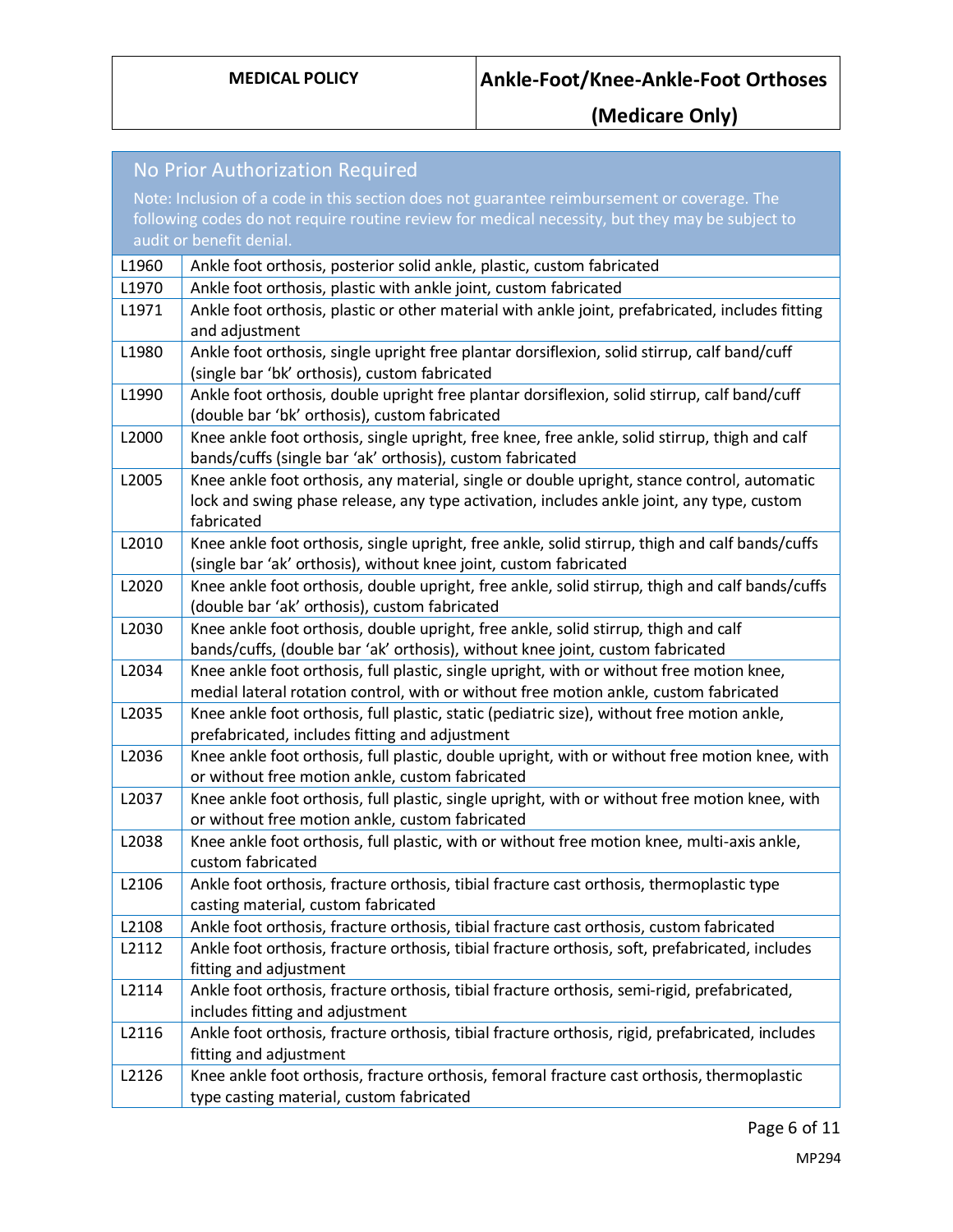|       | <b>No Prior Authorization Required</b>                                                                                 |
|-------|------------------------------------------------------------------------------------------------------------------------|
|       | Note: Inclusion of a code in this section does not guarantee reimbursement or coverage. The                            |
|       | following codes do not require routine review for medical necessity, but they may be subject to                        |
|       | audit or benefit denial.                                                                                               |
| L2128 | Knee ankle foot orthosis, fracture orthosis, femoral fracture cast orthosis, custom                                    |
|       | fabricated                                                                                                             |
| L2132 | Kafo, fracture orthosis, femoral fracture cast orthosis, soft, prefabricated, includes fitting                         |
|       | and adjustment                                                                                                         |
| L2134 | Kafo, fracture orthosis, femoral fracture cast orthosis, semi-rigid, prefabricated, includes                           |
|       | fitting and adjustment                                                                                                 |
| L2136 | Kafo, fracture orthosis, femoral fracture cast orthosis, rigid, prefabricated, includes fitting                        |
|       | and adjustment                                                                                                         |
| L2180 | Addition to lower extremity fracture orthosis, plastic shoe insert with ankle joints                                   |
| L2182 | Addition to lower extremity fracture orthosis, drop lock knee joint                                                    |
| L2184 | Addition to lower extremity fracture orthosis, limited motion knee joint                                               |
| L2186 | Addition to lower extremity fracture orthosis, adjustable motion knee joint, lerman type                               |
| L2188 | Addition to lower extremity fracture orthosis, quadrilateral brim                                                      |
| L2190 | Addition to lower extremity fracture orthosis, waist belt                                                              |
| L2192 | Addition to lower extremity fracture orthosis, hip joint, pelvic band, thigh flange, and pelvic                        |
|       | belt                                                                                                                   |
| L2200 | Addition to lower extremity, limited ankle motion, each joint                                                          |
| L2210 | Addition to lower extremity, dorsiflexion assist (plantar flexion resist), each joint                                  |
| L2220 | Addition to lower extremity, dorsiflexion and plantar flexion assist/resist, each joint                                |
| L2230 | Addition to lower extremity, split flat caliper stirrups and plate attachment                                          |
| L2232 | Addition to lower extremity orthosis, rocker bottom for total contact ankle foot orthosis, for                         |
|       | custom fabricated orthosis only                                                                                        |
| L2240 | Addition to lower extremity, round caliper and plate attachment                                                        |
| L2250 | Addition to lower extremity, foot plate, molded to patient model, stirrup attachment                                   |
| L2260 | Addition to lower extremity, reinforced solid stirrup (scott-craig type)                                               |
| L2265 | Addition to lower extremity, long tongue stirrup                                                                       |
| L2270 | Addition to lower extremity, varus/valgus correction ('t') strap, padded/lined or malleolus                            |
|       | pad                                                                                                                    |
| L2275 | Addition to lower extremity, varus/valgus correction, plastic modification, padded/lined                               |
| L2280 | Addition to lower extremity, molded inner boot                                                                         |
| L2300 | Addition to lower extremity, abduction bar (bilateral hip involvement), jointed, adjustable                            |
| L2310 | Addition to lower extremity, abduction bar-straight                                                                    |
| L2320 | Addition to lower extremity, non-molded lacer, for custom fabricated orthosis only                                     |
| L2330 | Addition to lower extremity, lacer molded to patient model, for custom fabricated orthosis                             |
|       | only                                                                                                                   |
| L2335 | Addition to lower extremity, anterior swing band                                                                       |
| L2340 | Addition to lower extremity, pre-tibial shell, molded to patient model                                                 |
| L2350 | Addition to lower extremity, prosthetic type, (bk) socket, molded to patient model, (used<br>for 'ptb' 'afo' orthoses) |
| L2360 | Addition to lower extremity, extended steel shank                                                                      |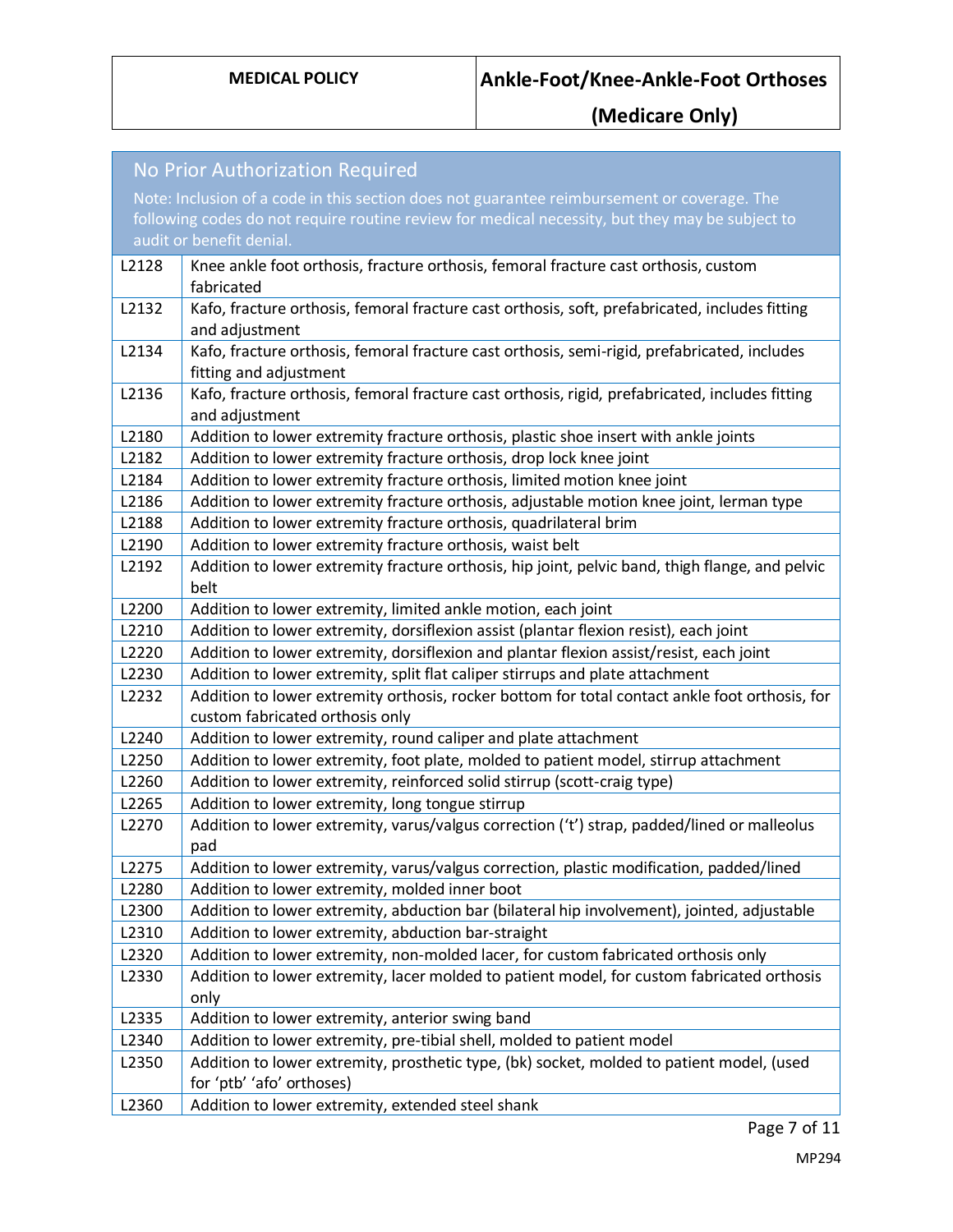| No Prior Authorization Required |                                                                                                                   |
|---------------------------------|-------------------------------------------------------------------------------------------------------------------|
|                                 | Note: Inclusion of a code in this section does not guarantee reimbursement or coverage. The                       |
|                                 | following codes do not require routine review for medical necessity, but they may be subject to                   |
|                                 | audit or benefit denial.                                                                                          |
| L2370                           | Addition to lower extremity, patten bottom                                                                        |
| L2375                           | Addition to lower extremity, torsion control, ankle joint and half solid stirrup                                  |
| L2380                           | Addition to lower extremity, torsion control, straight knee joint, each joint                                     |
| L2385                           | Addition to lower extremity, straight knee joint, heavy duty, each joint                                          |
| L2387                           | Addition to lower extremity, polycentric knee joint, for custom fabricated knee ankle foot                        |
|                                 | orthosis, each joint                                                                                              |
| L2390                           | Addition to lower extremity, offset knee joint, each joint                                                        |
| L2395                           | Addition to lower extremity, offset knee joint, heavy duty, each joint                                            |
| L2397                           | Addition to lower extremity orthosis, suspension sleeve                                                           |
| L2405                           | Addition to knee joint, drop lock, each                                                                           |
| L2415                           | Addition to knee lock with integrated release mechanism (bail, cable, or equal), any                              |
|                                 | material, each joint                                                                                              |
| L2425                           | Addition to knee joint, disc or dial lock for adjustable knee flexion, each joint                                 |
| L2430                           | Addition to knee joint, ratchet lock for active and progressive knee extension, each joint                        |
| L2492                           | Addition to knee joint, lift loop for drop lock ring                                                              |
| L2500                           | Addition to lower extremity, thigh/weight bearing, gluteal/ ischial weight bearing, ring                          |
| L2510                           | Addition to lower extremity, thigh/weight bearing, quadri-lateral brim, molded to patient                         |
|                                 | model                                                                                                             |
| L2520                           | Addition to lower extremity, thigh/weight bearing, quadri-lateral brim, custom fitted                             |
| L2525                           | Addition to lower extremity, thigh/weight bearing, ischial containment/narrow m-I brim<br>molded to patient model |
| L2526                           | Addition to lower extremity, thigh/weight bearing, ischial containment/narrow m-I brim,<br>custom fitted          |
| L2530                           | Addition to lower extremity, thigh-weight bearing, lacer, non-molded                                              |
| L2540                           | Addition to lower extremity, thigh/weight bearing, lacer, molded to patient model                                 |
| L2550                           | Addition to lower extremity, thigh/weight bearing, high roll cuff                                                 |
| L2750                           | Addition to lower extremity orthosis, plating chrome or nickel, per bar                                           |
| L2755                           | Addition to lower extremity orthosis, high strength, lightweight material, all hybrid                             |
|                                 | lamination/prepreg composite, per segment, for custom fabricated orthosis only                                    |
| L2760                           | Addition to lower extremity orthosis, extension, per extension, per bar (for lineal                               |
|                                 | adjustment for growth)                                                                                            |
| L2768                           | Orthotic side bar disconnect device, per bar                                                                      |
| L2780                           | Addition to lower extremity orthosis, non-corrosive finish, per bar                                               |
| L2785                           | Addition to lower extremity orthosis, drop lock retainer, each                                                    |
| L2795                           | Addition to lower extremity orthosis, knee control, full kneecap                                                  |
| L2800                           | Addition to lower extremity orthosis, knee control, knee cap, medial or lateral pull, for use                     |
|                                 | with custom fabricated orthosis only                                                                              |
| L2810                           | Addition to lower extremity orthosis, knee control, condylar pad                                                  |
| L2820                           | Addition to lower extremity orthosis, soft interface for molded plastic, below knee section                       |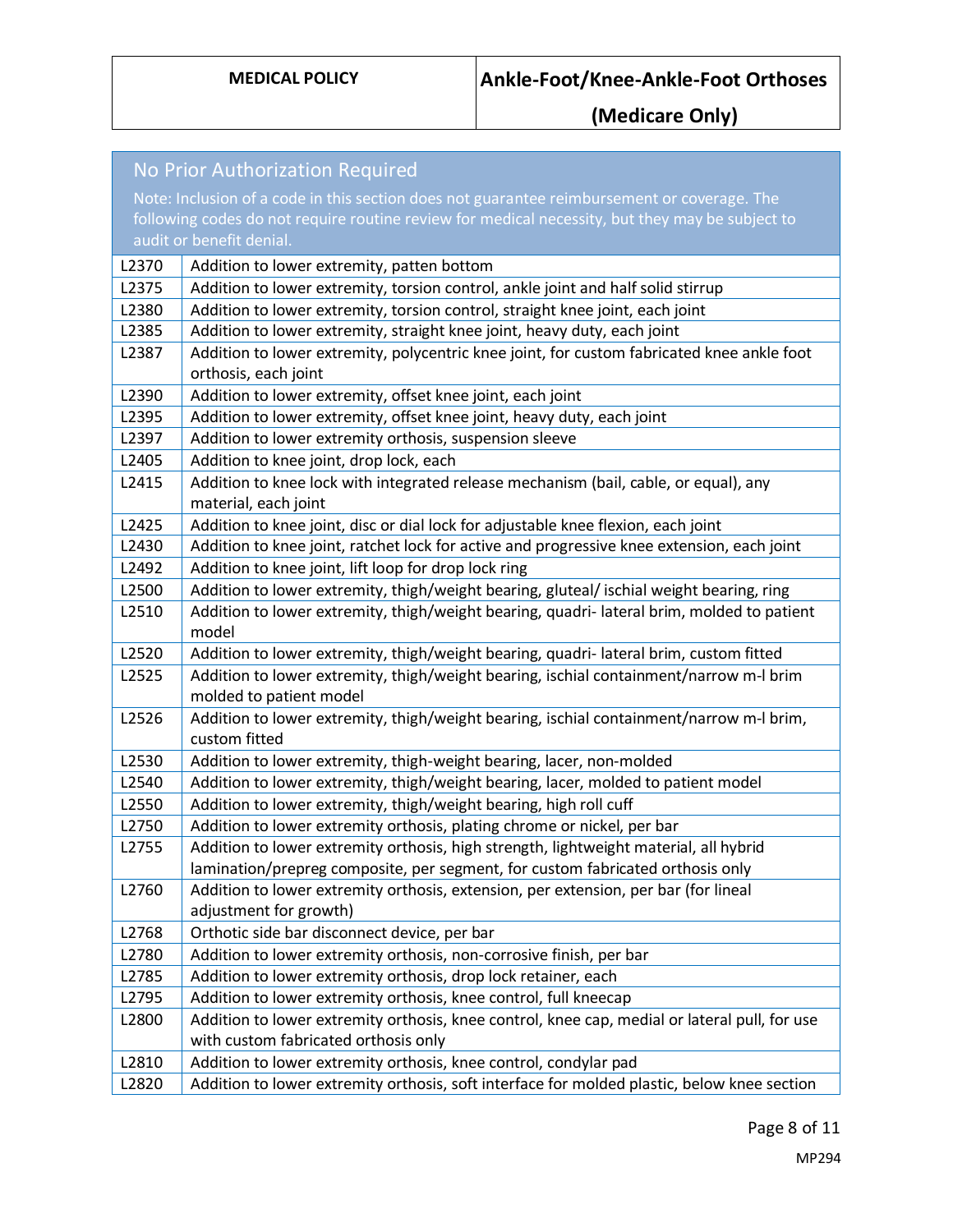| No Prior Authorization Required |                                                                                                                                                                  |  |
|---------------------------------|------------------------------------------------------------------------------------------------------------------------------------------------------------------|--|
|                                 | Note: Inclusion of a code in this section does not guarantee reimbursement or coverage. The                                                                      |  |
|                                 | following codes do not require routine review for medical necessity, but they may be subject to                                                                  |  |
|                                 | audit or benefit denial.                                                                                                                                         |  |
| L2830                           | Addition to lower extremity orthosis, soft interface for molded plastic, above knee section                                                                      |  |
| L4002                           | Replacement strap, any orthosis, includes all components, any length, any type                                                                                   |  |
| L4010                           | Replace trilateral socket brim                                                                                                                                   |  |
| L4020                           | Replace quadrilateral socket brim, molded to patient model                                                                                                       |  |
| L4030                           | Replace quadrilateral socket brim, custom fitted                                                                                                                 |  |
| L4040                           | Replace molded thigh lacer, for custom fabricated orthosis only                                                                                                  |  |
| L4045                           | Replace non-molded thigh lacer, for custom fabricated orthosis only                                                                                              |  |
| L4050                           | Replace molded calf lacer, for custom fabricated orthosis only                                                                                                   |  |
| L4055                           | Replace non-molded calf lacer, for custom fabricated orthosis only                                                                                               |  |
| L4060                           | Replace high roll cuff                                                                                                                                           |  |
| L4070                           | Replace proximal and distal upright for kafo                                                                                                                     |  |
| L4080                           | Replace metal bands kafo, proximal thigh                                                                                                                         |  |
| L4090                           | Replace metal bands kafo-afo, calf or distal thigh                                                                                                               |  |
| L4100                           | Replace leather cuff kafo, proximal thigh                                                                                                                        |  |
| L4110                           | Replace leather cuff kafo-afo, calf or distal thigh                                                                                                              |  |
| L4130                           | Replace pretibial shell                                                                                                                                          |  |
| L4205                           | Repair of orthotic device, labor component, per 15 minutes                                                                                                       |  |
| L4210                           | Repair of orthotic device, repair or replace minor parts                                                                                                         |  |
| L4350                           | Ankle control orthosis, stirrup style, rigid, includes any type interface (e.g., pneumatic, gel),                                                                |  |
|                                 | prefabricated, off-the-shelf                                                                                                                                     |  |
| L4360                           | Walking boot, pneumatic and/or vacuum, with or without joints, with or without interface                                                                         |  |
|                                 | material, prefabricated item that has been trimmed, bent, molded, assembled, or otherwise                                                                        |  |
| L4361                           | customized to fit a specific patient by an individual with expertise<br>Walking boot, pneumatic and/or vacuum, with or without joints, with or without interface |  |
|                                 | material, prefabricated, off-the-shelf                                                                                                                           |  |
| L4370                           | Pneumatic full leg splint, prefabricated, off-the-shelf                                                                                                          |  |
| L4386                           | Walking boot, non-pneumatic, with or without joints, with or without interface material,                                                                         |  |
|                                 | prefabricated item that has been trimmed, bent, molded, assembled, or otherwise                                                                                  |  |
|                                 | customized to fit a specific patient by an individual with expertise                                                                                             |  |
| L4387                           | Walking boot, non-pneumatic, with or without joints, with or without interface material,                                                                         |  |
|                                 | prefabricated, off-the-shelf                                                                                                                                     |  |
| L4392                           | Replacement, soft interface material, static afo                                                                                                                 |  |
| L4394                           | Replace soft interface material, foot drop splint                                                                                                                |  |
| L4396                           | Static or dynamic ankle foot orthosis, including soft interface material, adjustable for fit, for                                                                |  |
|                                 | positioning, may be used for minimal ambulation, prefabricated item that has been                                                                                |  |
|                                 | trimmed, bent, molded, assembled, or otherwise customized to fit a specific patient by an                                                                        |  |
|                                 | individual with expertise                                                                                                                                        |  |
| L4397                           | Static or dynamic ankle foot orthosis, including soft interface material, adjustable for fit, for                                                                |  |
|                                 | positioning, may be used for minimal ambulation, prefabricated, off-the-shelf                                                                                    |  |
| L4398                           | Foot drop splint, recumbent positioning device, prefabricated, off-the-shelf                                                                                     |  |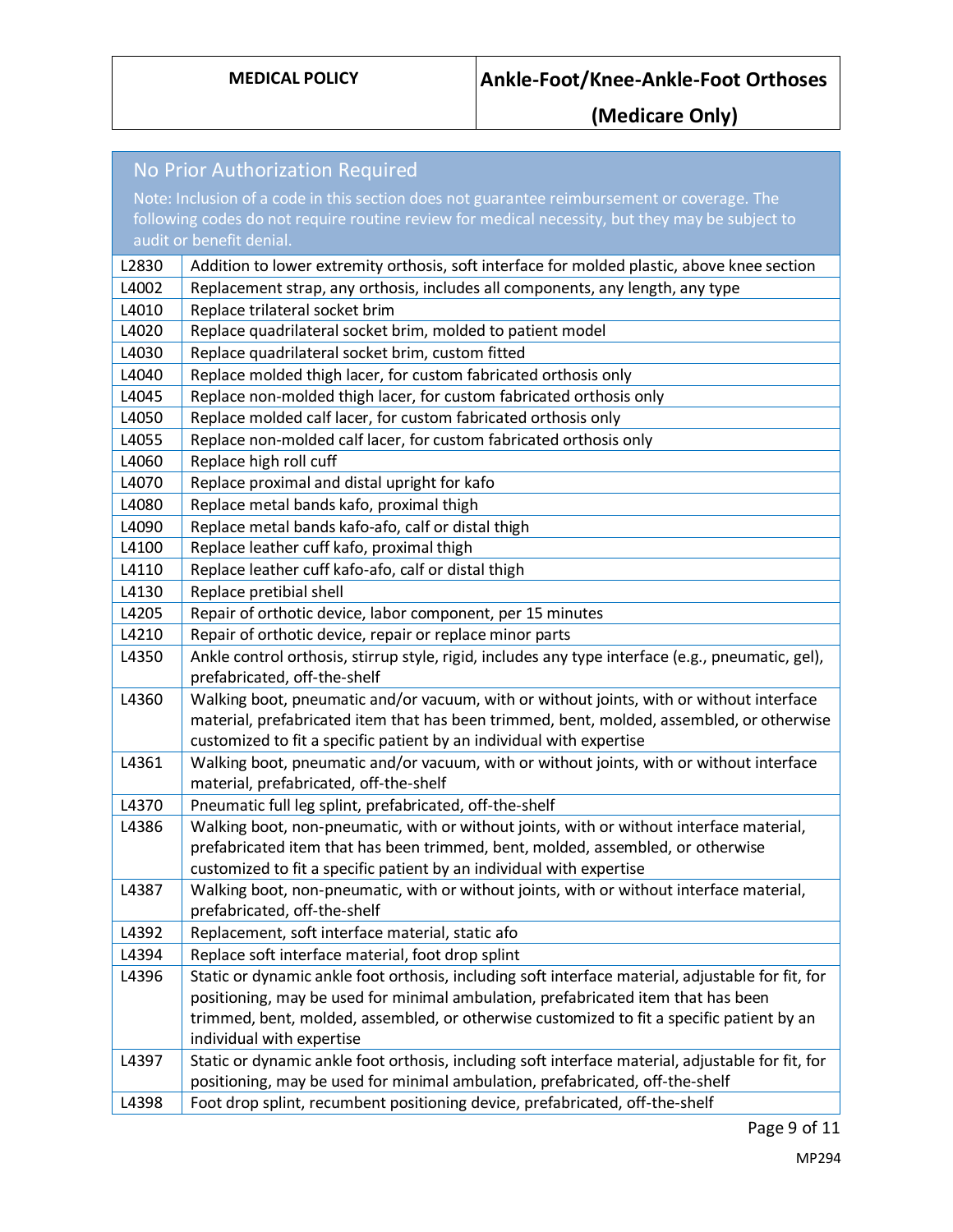| No Prior Authorization Required                                                                                                                                                                                            |                                                                                                                                                                                                                              |  |
|----------------------------------------------------------------------------------------------------------------------------------------------------------------------------------------------------------------------------|------------------------------------------------------------------------------------------------------------------------------------------------------------------------------------------------------------------------------|--|
| Note: Inclusion of a code in this section does not guarantee reimbursement or coverage. The<br>following codes do not require routine review for medical necessity, but they may be subject to<br>audit or benefit denial. |                                                                                                                                                                                                                              |  |
| L4631                                                                                                                                                                                                                      | Ankle foot orthosis, walking boot type, varus/valgus correction, rocker bottom, anterior<br>tibial shell, soft interface, custom arch support, plastic or other material, includes straps<br>and closures, custom fabricated |  |
| <b>Not Covered</b>                                                                                                                                                                                                         |                                                                                                                                                                                                                              |  |
| A4467                                                                                                                                                                                                                      | Belt, strap, sleeve, garment, or covering, any type                                                                                                                                                                          |  |
| A9283                                                                                                                                                                                                                      | Foot pressure off loading/supportive device, any type, each                                                                                                                                                                  |  |
| A9285                                                                                                                                                                                                                      | Inversion/eversion correction device                                                                                                                                                                                         |  |
| L2840                                                                                                                                                                                                                      | Addition to lower extremity orthosis, tibial length sock, fracture or equal, each                                                                                                                                            |  |
| L2850                                                                                                                                                                                                                      | Addition to lower extremity orthosis, femoral length sock, fracture or equal, each                                                                                                                                           |  |
| Unlisted                                                                                                                                                                                                                   |                                                                                                                                                                                                                              |  |
| All unlisted codes will be reviewed for medical necessity, correct coding, and pricing at the                                                                                                                              |                                                                                                                                                                                                                              |  |
| claim level. If an unlisted code is billed related to services addressed in this policy then prior-                                                                                                                        |                                                                                                                                                                                                                              |  |
| authorization is required.                                                                                                                                                                                                 |                                                                                                                                                                                                                              |  |
| L2999                                                                                                                                                                                                                      | Lower extremity orthoses, not otherwise specified                                                                                                                                                                            |  |

## **INSTRUCTIONS FOR USE**

Company Medical Policies serve as guidance for the administration of plan benefits. Medical policies do not constitute medical advice nor a guarantee of coverage. Company Medical Policies are reviewed annually and are based upon published, peer-reviewed scientific evidence and evidence-based clinical practice guidelines that are available as of the last policy update. The Companies reserve the right to determine the application of Medical Policies and make revisions to Medical Policies at any time. Providers will be given at least 60-days notice of policy changes that are restrictive in nature.

The scope and availability of all plan benefits are determined in accordance with the applicable coverage agreement. Any conflict or variance between the terms of the coverage agreement and Company Medical Policy will be resolved in favor of the coverage agreement.

# **REGULATORY STATUS**

### Mental Health Parity Statement

Coverage decisions are made on the basis of individualized determinations of medical necessity and the experimental or investigational character of the treatment in the individual case. In cases where medical necessity is not established by policy for specific treatment modalities, evidence not previously considered regarding the efficacy of the modality that is presented shall be given consideration to determine if the policy represents current standards of care.